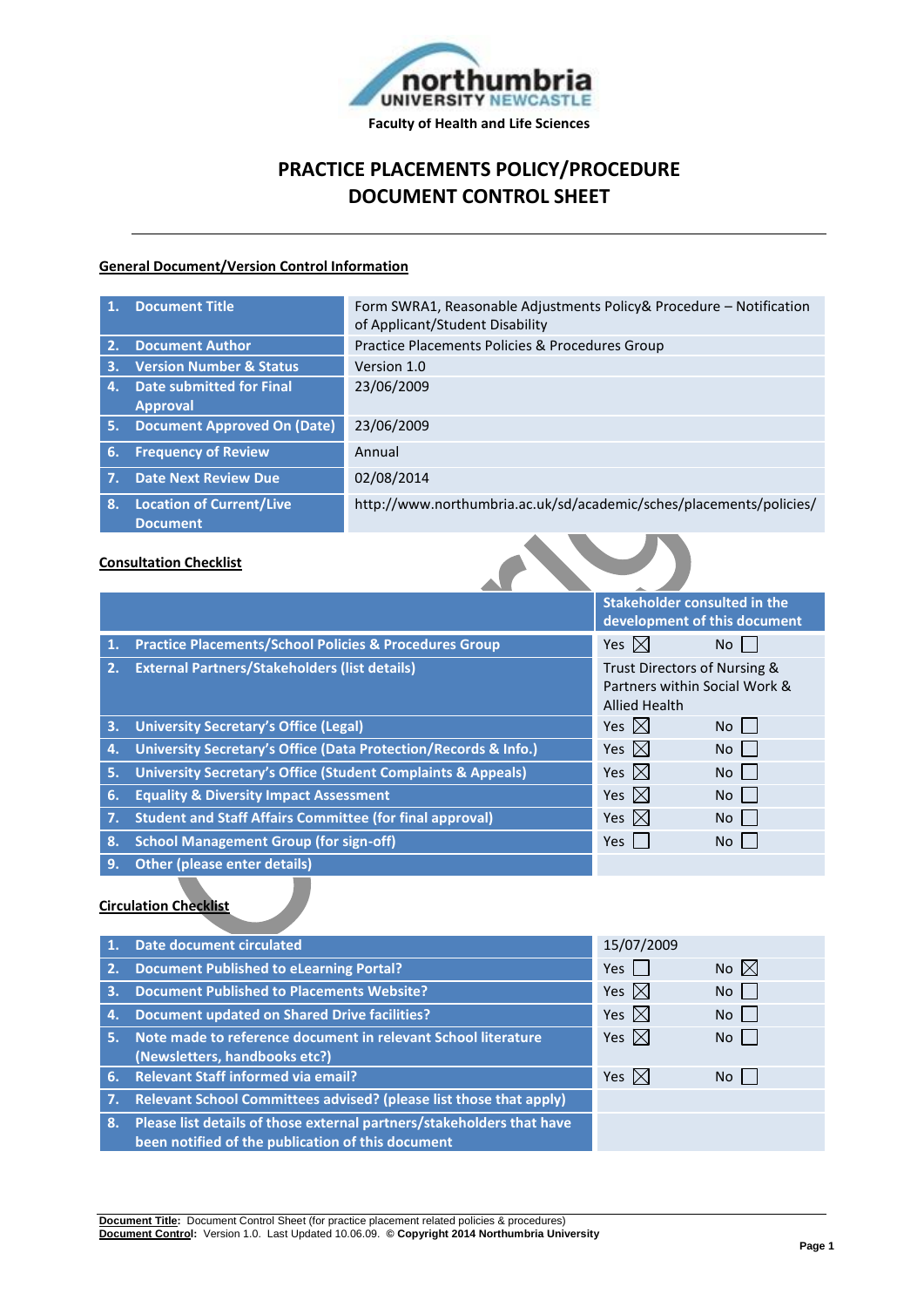

## **FORM SWRA1 - REASONABLE ADJUSTMENT POLICY AND PROCEDURE Notification of Applicant/Student Disability**

# **CONFIDENTIAL DOCUMENTATION**

This form is to be completed if it is declared on application form, at interview or after commencement of the programme, that an applicant/student has a disability that could adversely impact upon their ability to access practice placements that are a required component of the programme of study for which they are applying/studying. The consent of the applicant/student should be sought before completing this form.

The form is designed using MS Word Form please complete by commenting in grey dialogue boxes, tick boxes or selecting from drop down menus. Either print off (and complete by hand in black ink) or Save as a Word Document and forward or e-mail to the Practice Placement Office. A copy will be retained within the applicant/student file and by the Practice Placement Office.

| Programme Manager completing<br>the form                                           |                                                                                                                         |
|------------------------------------------------------------------------------------|-------------------------------------------------------------------------------------------------------------------------|
| Applicant/Student name:                                                            |                                                                                                                         |
| Programme being applied<br>for/currently being studied                             |                                                                                                                         |
| Date                                                                               | Click here to enter a date.                                                                                             |
| Was the disability declared on<br>application form/at interview?                   | $NO$    <br>$YES$                                                                                                       |
| If NO was the disability reported<br>after commencement of the<br>programme?       | $YES$    <br>$NO$                                                                                                       |
| Is this a disability that emerged<br>after the student commenced the<br>programme? | $YES$  <br>$NO$    <br>If YES is it an existing disability?<br>$YES$ NO<br>If NO is this a new disability?<br>NO<br>YES |
| Who reported the disability?<br>(Please use drop down menu)                        | Please select from menu                                                                                                 |

**Document Title:** Form RA1 (Reasonable Adjustments)

**Document Control:** Version 1.0. Last Updated 03.03.09. Printed versions of this document may be out of date. Please refer to the Practice Placements Website at www.northumbria.ac.uk/hcesplacements for all current versions .ac.uk/hcesplacements for all current versions of documentation. **© Copyright 2014 Northumbria University Page 1**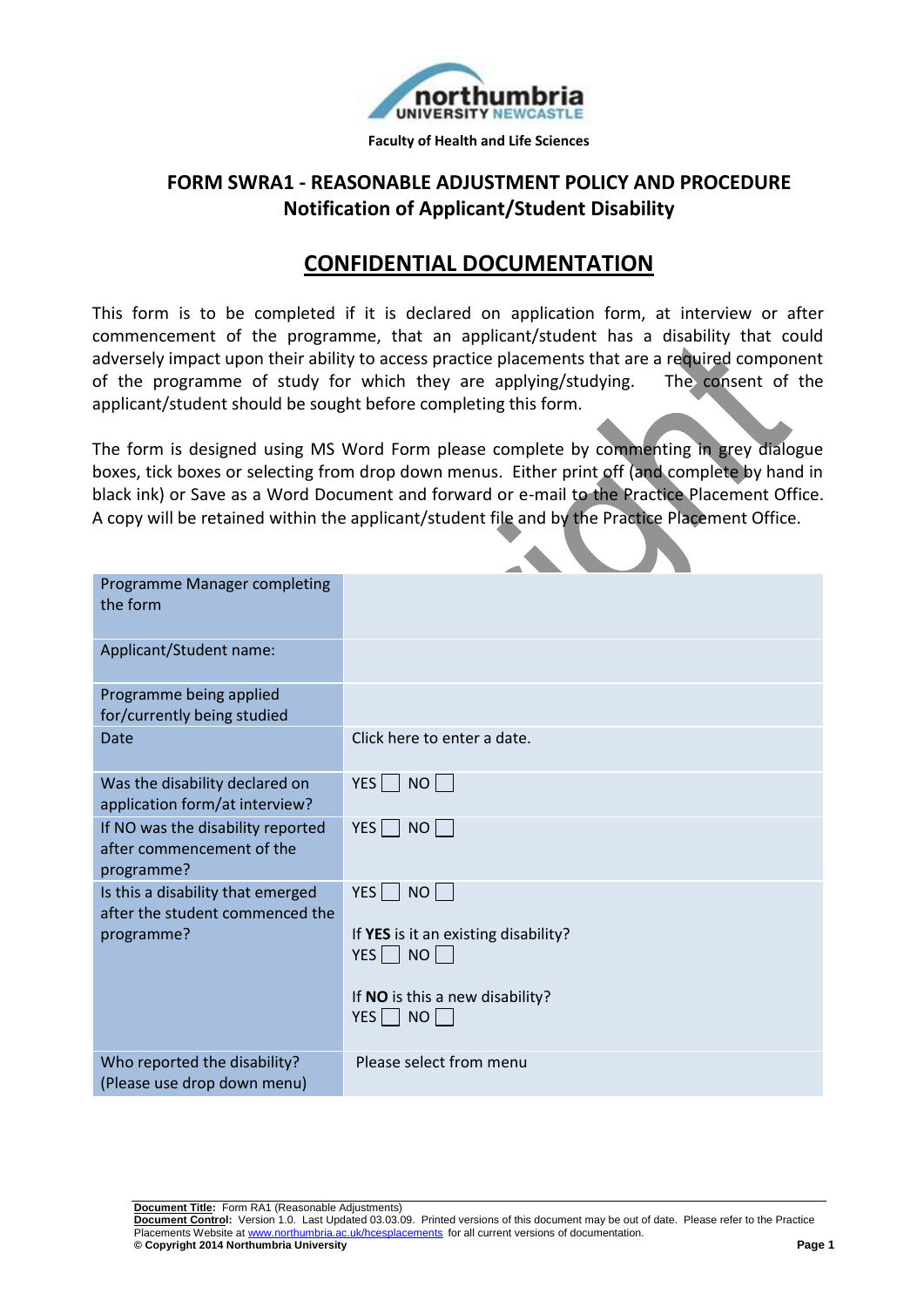| With the applicant's/student's<br>consent, please provide brief<br>details (in the dialogue box<br>below) of the nature of the<br>applicants/students disability                                                    |                                                                                                                                                                                                                                                                                                                        |
|---------------------------------------------------------------------------------------------------------------------------------------------------------------------------------------------------------------------|------------------------------------------------------------------------------------------------------------------------------------------------------------------------------------------------------------------------------------------------------------------------------------------------------------------------|
| Is it considered that the disability<br>is likely to affect the<br>applicant's/student's ability to<br>access/make effective use of<br>learning opportunities in practice<br>placements?                            | YES   NO    <br>NB: If "NO", then no further action required<br>If YES is there a need to refer the applicant/student to University<br><b>Occupational Health/Disability Services</b><br>$YES \mid NO$<br>If YES, has the applicant agreed with this and referral been made?<br>$YES$ NO                               |
| Following referral do the                                                                                                                                                                                           | NO<br>YES                                                                                                                                                                                                                                                                                                              |
| <b>University Occupational</b><br><b>Health/Disability Service reports</b><br>recommend applicant / student<br>disability is such that they are<br>able to be recruited to / continue<br>on the proposed programme? | a. If NO do not recruit or for current student consider referral to<br><b>Professional Suitability Panel</b><br>b. If YES is there a need to modify/adapt the applicant's /<br>student's planned programme of practice placements?<br>NO<br>YES    <br>If YES has Practice Placement Office been notified?<br>YES   NO |
| Has a placement planning team<br>meeting met and agreed a<br>revised plan for placements?                                                                                                                           | YES  <br><b>NO</b>                                                                                                                                                                                                                                                                                                     |
| Is there a requirement to make<br>'reasonable adjustments' in                                                                                                                                                       | <b>NO</b><br>YES                                                                                                                                                                                                                                                                                                       |
| practice placement areas?                                                                                                                                                                                           | If YES what adjustments might be required? Please provide brief<br>details (in the dialogue box below)                                                                                                                                                                                                                 |
|                                                                                                                                                                                                                     | a. By the applicant/student                                                                                                                                                                                                                                                                                            |
|                                                                                                                                                                                                                     | b. By the placement provider                                                                                                                                                                                                                                                                                           |
|                                                                                                                                                                                                                     | c. To planned programme of practice placements                                                                                                                                                                                                                                                                         |

**Document Title:** Form RA1 (Reasonable Adjustments)

**Document Control:** Version 1.0. Last Updated 03.03.09. Printed versions of this document may be out of date. Please refer to the Practice Placements Website at www.northumbria.ac.uk/hcesplacements for all current versions of documentation. **© Copyright 2014 Northumbria University Page 2**